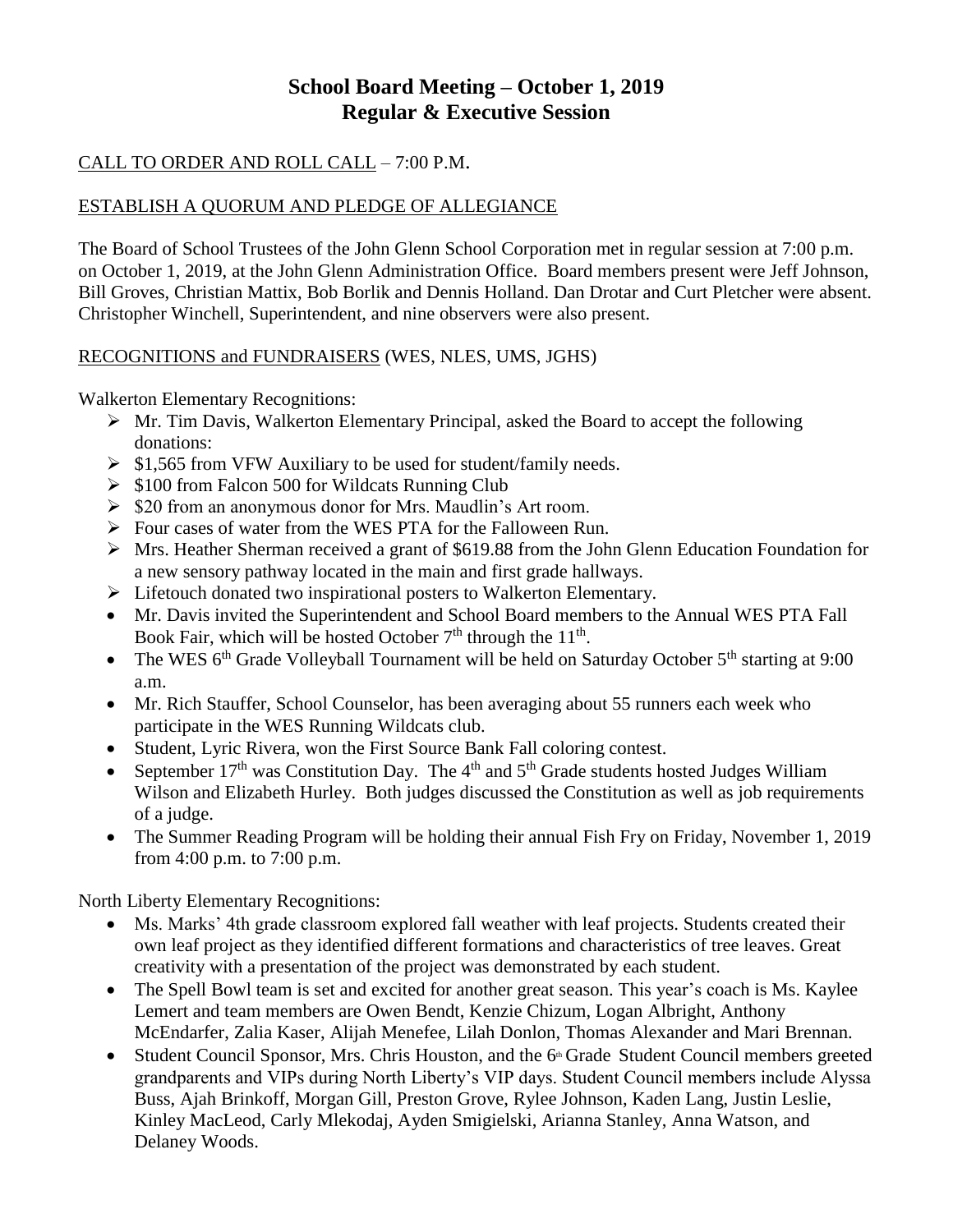Urey Middle School Recognitions:

- $\triangleright$  Bob Bradburn, of Fair Weather Tent Rentals, was recognized for his donation of a 20x20 tent for use during Falloween for the Basket Raffle Booth.
- Congratulations to  $8<sup>th</sup>$  Graders Carlie Martin and Sam Hodges, and  $7<sup>th</sup>$  Graders Avery Franklin and Madysen Whitmer for being named as September Students of the Month.
- The following students are participating in YLMC (Youth Leadership Marshall County) as representatives from Urey Middle School this year: Cheylee Forkner, Vanessa Meyer and Ava Pearish.
- Urey Middle School Principal, Tresa Hammond, thanked students, parents, staff, and community members for supporting the UMS Basket Raffle, Washer Toss booth and Barrel Train rides at Falloween
	- o Jeff Johnson was recognized for volunteering his weekend to drive the Barrel Train ride.
	- o Debi Johnson arranged all of the beautiful raffle baskets.
	- o Donia Hudgen arranged, decorated and coordinated the Student Council float.
	- o Gerry Brown pulled/drove the Urey Student Council float in the Friday night parade.
- Mrs. Hammond reported the Basket Raffle brought in \$3,868, the Washer Toss netted \$727, and the Barrel Train rides added another \$137 for a total of \$4,734 raised. Urey will again give three \$250 scholarships to graduating seniors, donate a portion to the scholarship fund at the high school, and use the remainder to support student activities at Urey Middle School.

John Glenn High School recognitions:

The following donations were received:

- $\geq$  \$500 from American Legion for Band
- $\triangleright$  \$100 from John Glenn Band Boosters to Theatre
- **► \$31.88 from Northwestern HS Band Boosters for Band**
- Volleyball will be hosting a "Dig Pink Shirt Sales" Fundraiser 10/1/19 to 10/30/19
- Mr. Chris Manering, Assistant Principal, recognized the Girls' Golf team for the following accomplishments:
	- o Third Place at the LaPorte Sectional
	- o Lafayette Jefferson Regional Qualifier (7 of the last 8 years)
	- o Megan Kobelt, 1st Team NIC All-Conference
	- o Abby Machnic 2nd Team NIC All-Conference
	- o IHSAA All-State Academic Team Honorable Mention
	- o WKVI Athletes of the Week: Abby Machnic and Megan Kobelt
- The JV Volleyball team was recognized for winning the Fairfield JV Volleyball Invitational on Saturday, September 28, 2019.
- College GO Week was very productive with Counselors Angela Foresman and Sarah Rippy assisting students with college application questions. 28 students applied to 53 colleges.
- Falloween 2019 was successful once again. A total profit will be provided to the board at a future meeting, once the numbers are available.

Bill Groves made a motion to approve donations and fundraisers as presented and Christian Mattix seconded the motion. The motion passed with a vote of five to zero.

### CONSENT AGENDA ITEMS  $#1-3$

- 1. Approve Minutes September 17, 2019 Regular & Executive Session
- 2. Approve Claims No claims submitted for this meeting
- 3. Approve Personnel Recommendations

### *Retirements/Resignations/Terminations*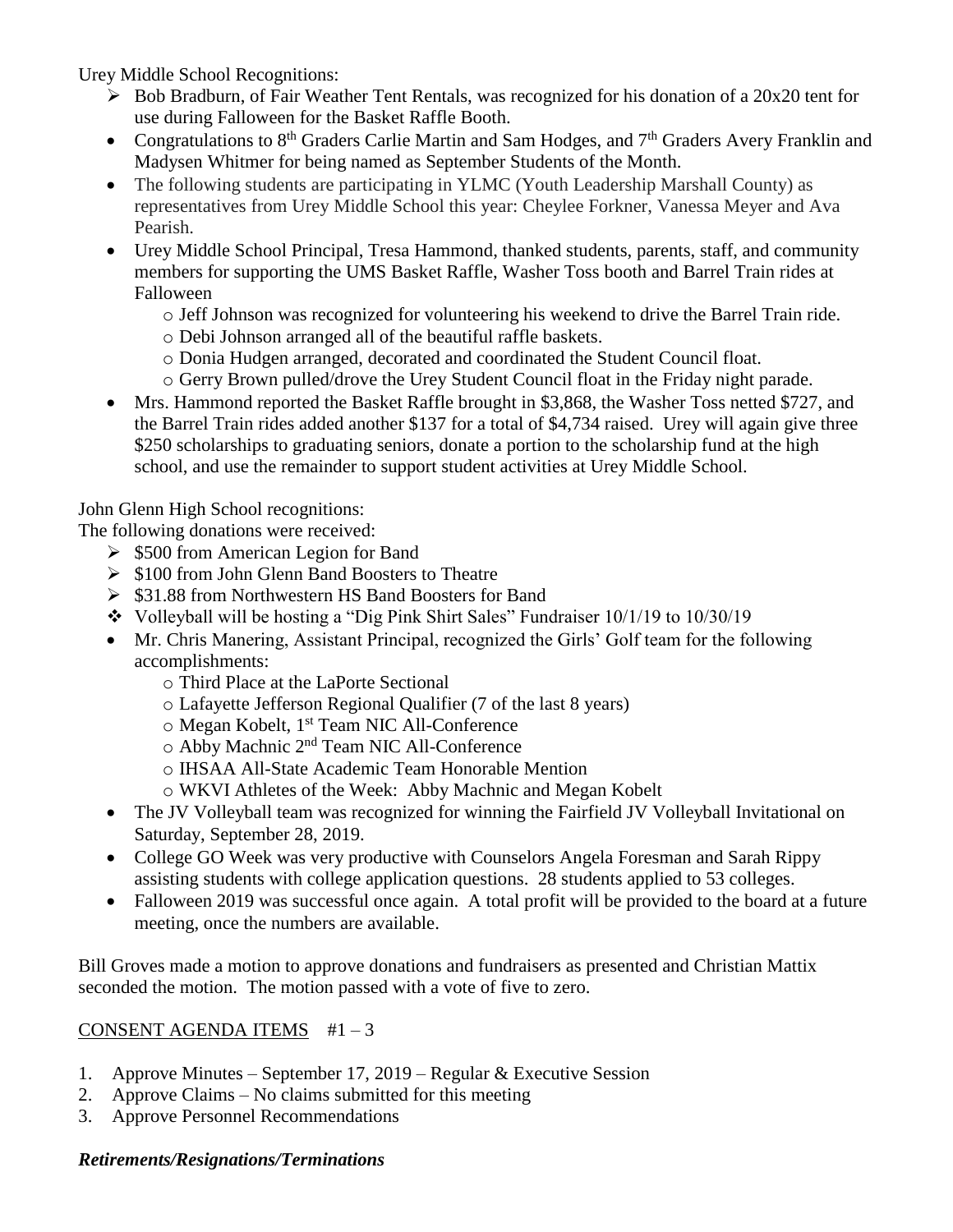- 
- b. Dawn Marks

## *Appointments/Transfers*

- a. Sadie Ritschard Cafeteria Staff, North Liberty Elementary School 5<sup>th</sup> Grade Cheer Coach, North Liberty Elementary School
- a. Mitzi Knepper Guidance Secretary, John Glenn High School
	- b. Cara Oakley **Instructional Aide, North Liberty Elementary School**
	-

c. Rebecca Matthews Instructional Aide, Increase hours from 29 to 33, North Liberty Elementary School

## *FMLA Requests*

a. Employee # 1087

Bill Groves made a motion to approve Consent Agenda Items one through three and Curt Pletcher seconded the motion. The motion passed with a five to zero vote.

## NEW BUSINESS

- 1. Public Hearing of 2020 Budget
	- a. Education Fund
	- b. Debt Service Fund
	- c. Exempt Debt Service Fund
	- d. Exempt Retirement/Severance Bond
	- e. Capital Projects Plan
	- f. Operations Fund
	- g. Bus Replacement Plan
	- h. Rainy Day Fund

This is a legal process as required by statute. It is necessary to hold a public hearing for each of the funds for the 2020 budget. The public hearing was opened at 7:16 p.m. to hear public comments. No comments were voiced and the hearing was closed at 7:18 p.m.

2. Approve Resolution to Transfer Amounts from the Education Fund to the Operations Fund

The Board was asked to approve a quarterly transfer from the Education Fund to the Operations Fund in the amount of \$175,001 each month for October, November, and December 2019. This will bring the total transfer amount in 2019 to \$1,800,000 or 14.3% of the total Tuition Support Payment. The final transfer is \$100,000 less than what was budgeted to transfer for 2019. Christian Mattix made a motion to approve the Resolution to transfer \$175,001 in October, November, and December, 2019 from the Education Fund to the Operations Fund. Bill Groves seconded the motion, and the motion passed with a five to zero vote.

3. Additional Appropriation Hearing

The School Corporation is funding building repairs through the issuance of general obligation bonds. The proceeds from this bond issue must be appropriated prior to being spent on projects. This is additional money than what was officially approved in the 2019 budget process last year. As a result, a public hearing was needed. Notice of this hearing was advertised in the South Bend Tribune and Plymouth Pilot on September 24, 2019. The hearing was opened to public comment at 7:22 p.m. No comments were voiced and the hearing was closed at 7:23 p.m.

4. Adopt Additional Appropriation Resolution (Exhibit A)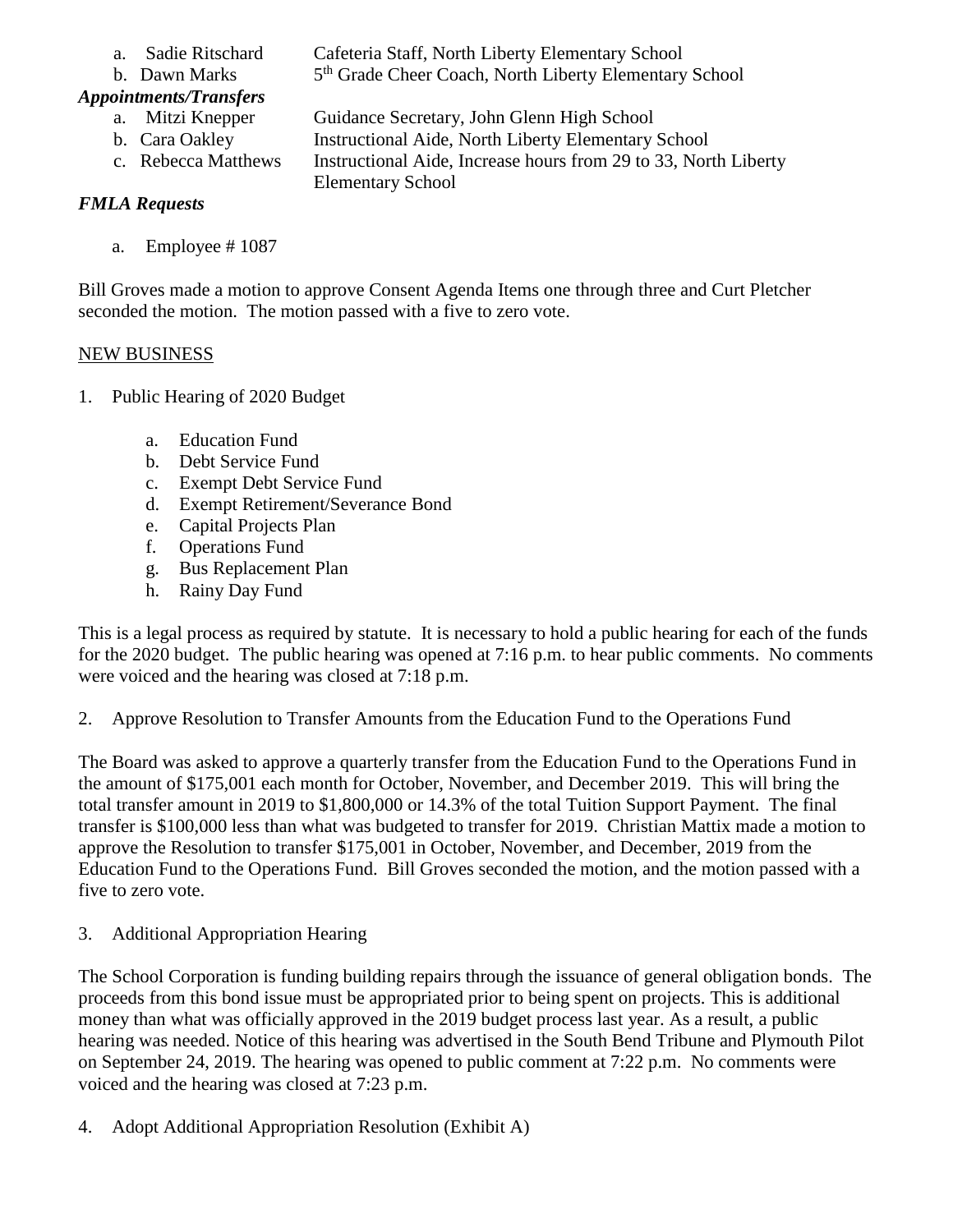Mr. Chris Winchell, Superintendent, stated that this resolution, along with the Final Bond Resolution (#5) and the Post Issuance Procedures Resolution (#6) are part of the general obligation bond issuance procedure. This is the Board's official action to amend the previously approved budget after public comment was allowed. Bob Borlik made a motion to adopt the additional appropriation resolution and Bill Groves seconded the motion. The motion passed with a vote of five to zero.

5. Adopt Final Bond Resolution (Exhibit B)

This resolution asserts that it is the Corporation's intent to sell bonds before the end of the calendar year, not to exceed \$1.9 million. Bill Groves made a motion to adopt the Final Bond Resolution and Christian Mattix seconded the motion. The motion passed with a five to zero vote.

6. Adopt Resolution Approving Amended Post Issuance Procedures (Exhibit C)

This resolution gives limited authority to Mr. Chris Winchell, Mr. Tom Bendy, ICE Miller, and/or Mr. Bill Kaminsky to correct minor items that may surface post issuance. Christian Mattix made a motion to adopt the Resolution Approving Amended Post Issuance Procedures. Bill Groves seconded the motion, and the motion passed with a five to zero vote.

7. Approve TRF Resolution

The Indiana Public Retirement System reduced the employer contribution rate as of July 1, 2019. The anticipated dollar amount of reduction in the school corporation's contribution is \$88,735. This resolution states that the amount of \$88,735 will be used to pay increased costs in the Education Fund and/or to replace revenue reductions as calculated from the difference between the Fiscal Year 2020 state tuition support formula and the Fiscal Year 2019 state tuition support. Bill Groves made a motion to approve the TRF Resolution and Jeff Johnson seconded the motion. The motion passed with a five to zero vote.

8. Approve the Second Reading of NEOLA Policies – Vol. 31, No. 2

No changes since the first reading were made to this set of revisions. Bob Borlik made a motion to approve the Second Reading of the NEOLA Policies, Volume 31, Number 2. Bill Groves seconded the motion, and the motion passed with a five to zero vote.

## REPORTS

1. Superintendent's Report

Mr. Chris Winchell, Superintendent, shared highlights from the ISBA Fall Conference he attended on September 30 through October 1 in Indianapolis. Mr. Winchell attended a session on Vocational Education and Graduation Pathways and noted that he would like to see continued growth in the high school's vocational education program.

Mr. Winchell shared information on the Average Daily Membership (ADM) count for fall 2019. The unofficial count is at 2,006 students. 1,530 are resident enrollment and 476 are transfer students. Resident enrollment, as well as transfer requests, have increased this year. Mr. Winchell also shared data concerning class sizes and teacher to student ratios.

Mr. Winchell reported to the Board concerning his research into the BoardDocs platform for creation of board packets. Mr. Winchell stated that he does not feel the need to convert to BoardDocs as the corporation already utilizes a digital format for its board packets.